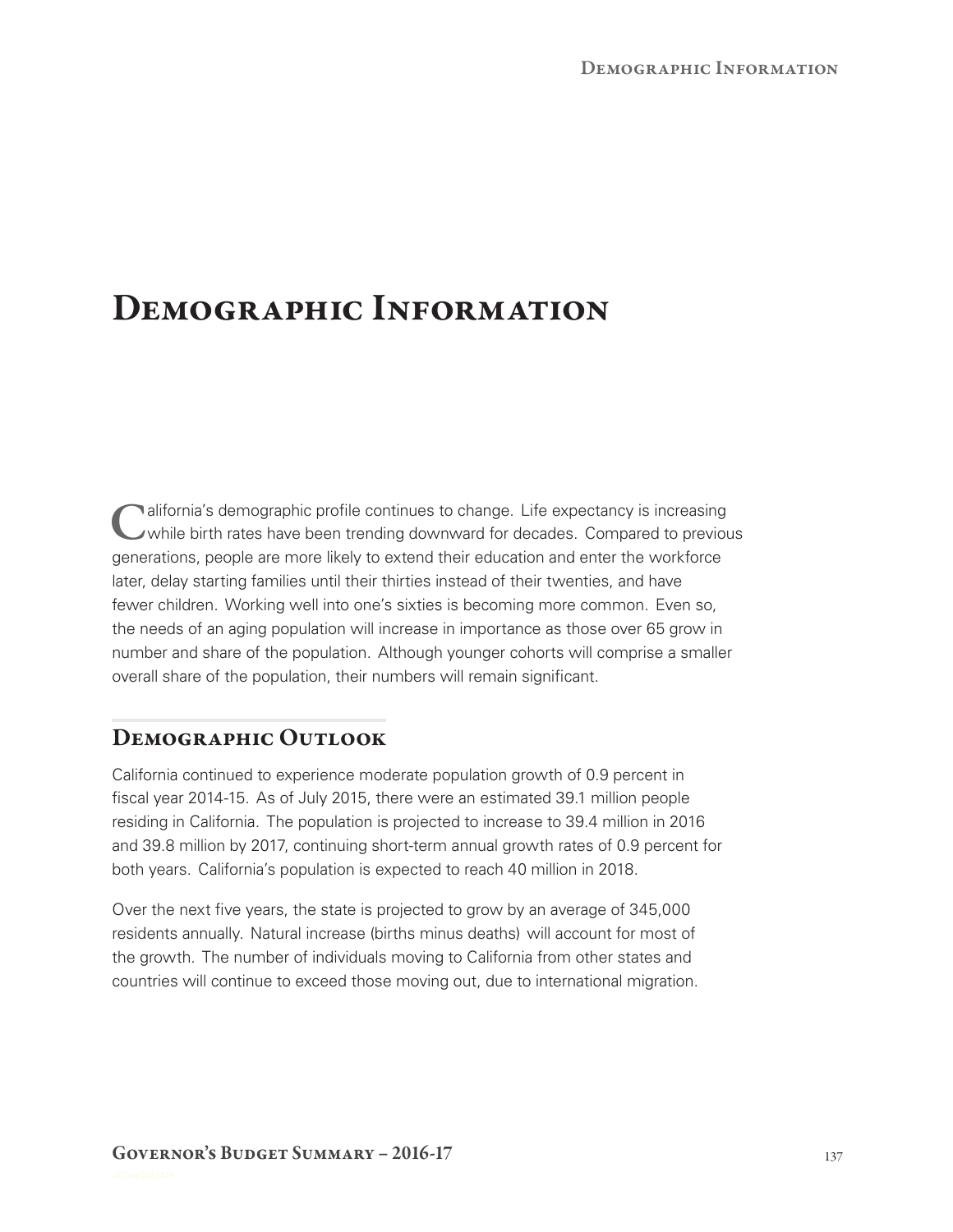

Figure DEM-01 displays the growth rate of California's population from 1998 to 2020.

## **Population Change**

Nearly 9.1 million people— or 23 percent of California's population— are less than 18 years old, which is a slightly higher percentage than the remainder of the U.S. California also has a lower percentage of those ages 65 and older and a younger median age when compared to the U.S.

A key age cohort for California's future is comprised of those born as part of the "echo boom"— individuals with one or both parents born during the baby boom era. Currently the largest five-year cohort in both California and the U.S. is the 20 to 24-year-old age group. For California, over 46 percent of this group has attended some college, a significant increase over the 41 percent just eight years ago. In the coming years, these echo boomers will move out of the college-age population and enter the working-age population. Their choices will have a long-lasting influence on California's economy and labor force.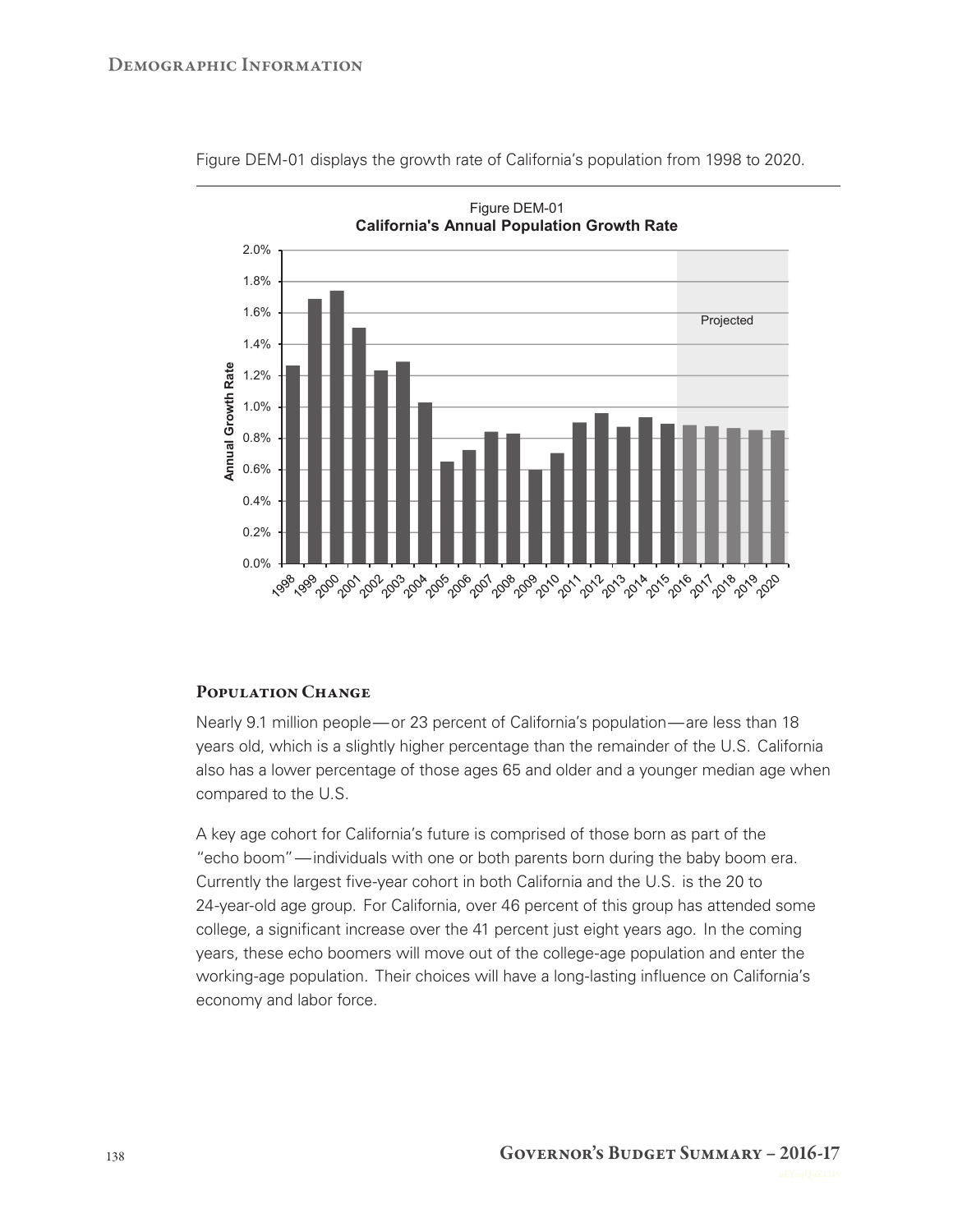In contrast, over 1,000 California baby-boomers turn 65 years old every day, a number expected to be over 1,250 per day in 2020. More than 5 million Californians are at least 65 years old. Over the next 25 years, the proportion of the population over 65 years will grow from 14 percent to 21 percent (Figure DEM-02). At the same time, the working-age (25-64) population will grow slowly in number and decline in population share. Absent a significant change in fertility rates, the age structure of the population is likely to stabilize with a higher proportion of older Californians. The aging of the population is driven by two factors— a longer life expectancy and lower birth rates.



## **FERTILITY**

Birth rates have been declining nearly every year for the last 20 years. Fertility has recently fallen below the replacement rate, such that without migration, California's population would eventually begin to shrink. While birth rates are somewhat higher than levels seen during the Great Recession, they are not expected to return to replacement levels in the next decade.